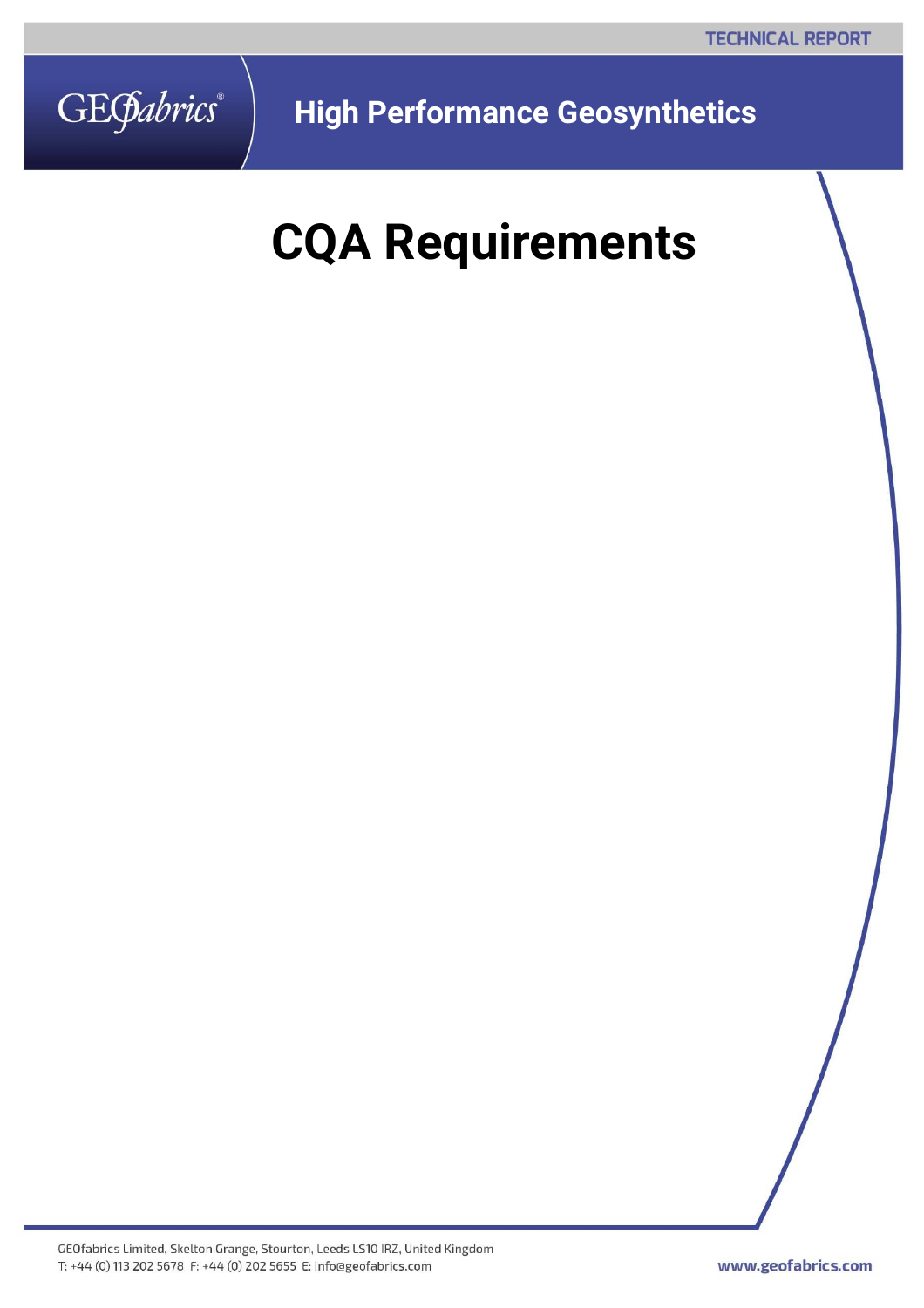### **CQA Requirements**

#### **Quality Control & Quality Assurance**

Quality assurance is an important part of landfill construction, it is a vital component in providing confidence that all works have been carried out to the design specification.

The environment agency state that the following should be checked and documented by the CQA engineer:

- The product marking and the information affixed to the geotextile is in accordance with EN ISO 10320.
- The CE mark is affixed to each roll along with the accrediting bodies' number.
- The relevant CE declaration in line with EN 13257 is available, and the reported values and tolerances are in line with the requirements of the design specification.
- The conformance testing performed by the laboratory is performed in a laboratory that is UKAS accredited for each individual test.
- All conformance testing is correctly evaluated against the requirements of the design specification.

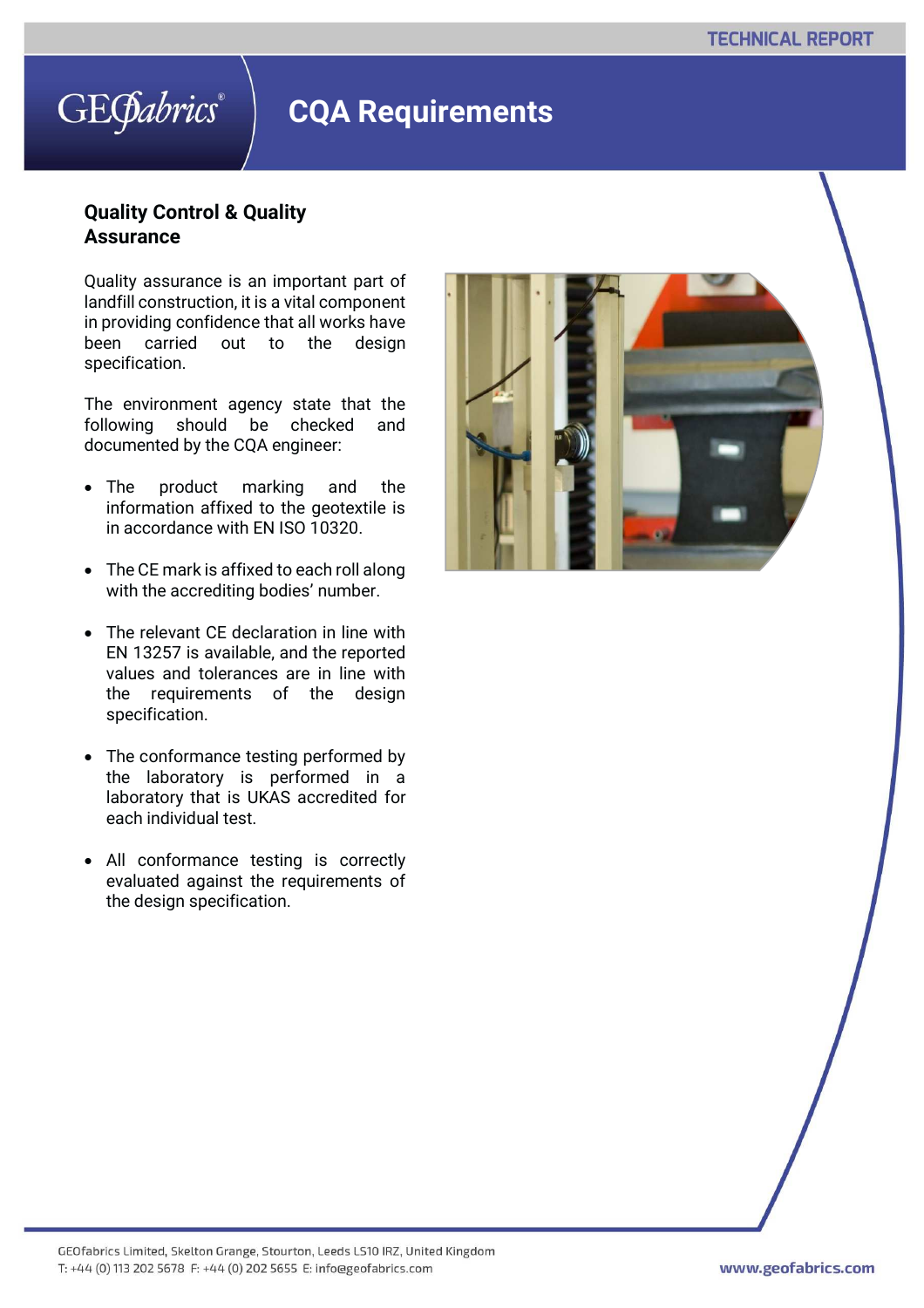### **CQA Requirements**

#### **Independent Testing Laboratories**

The Environment Agency require independent validation that products supplied to site be tested to ensure that they meet the functional design requirements, this will form a part of the overall CQA requirements for the site. Conformance testing must form part of the overall CQA. It is undertaken to provide confidence the geosynthetics installed at the site has the same properties as the specification agreed and that the agreed properties are consistent across the whole of the material.

CQA testing may only be undertaken at laboratories that have **UKAS accreditation** for the required tests. UKAS is appointed as the national accreditation body by Accreditation Regulations 2009 (SI No 3155/2009) and the EU Regulation (EC) 765/2008 and operates under a Memorandum of Understanding with the Government through BIS.

Accreditation is only given for *individual tests* so it is worth checking the laboratory has accreditations for all the tests you require, this can be checked at:

#### www.ukas.com

Alternatively, contact BTTG or BICS at

https://www.bttg.co.uk/ and https://www.bics-labs.com/

BTTG and BICS are independent UKAS accredited testing laboratories and can conduct testing on most geosynthetic materials.

#### **Product Packaging & Identification**

Each roll of geotextile delivered to site must have a label complying with EN ISO 10320 affixed to it. The product label should detail the following:

- The manufacturer
- Product identification (batch & roll number)
- Roll dimensions (length & width)
- Roll weight (for handling purposes)
- Polymer type

In addition to this, rules relating to the CE marking of construction products now stipulate that the products are also required to have information on the label relating to the products DOP (Declaration of Performance).

All Geofabrics products are delivered to site in specialist packaging designed to protect the products from degradation caused by UV light. It is recommended that the materials be kept in their protective packaging until such a time that they are required for installation.

Where possible and appropriate, the materials are marked with their name along the edge of the material.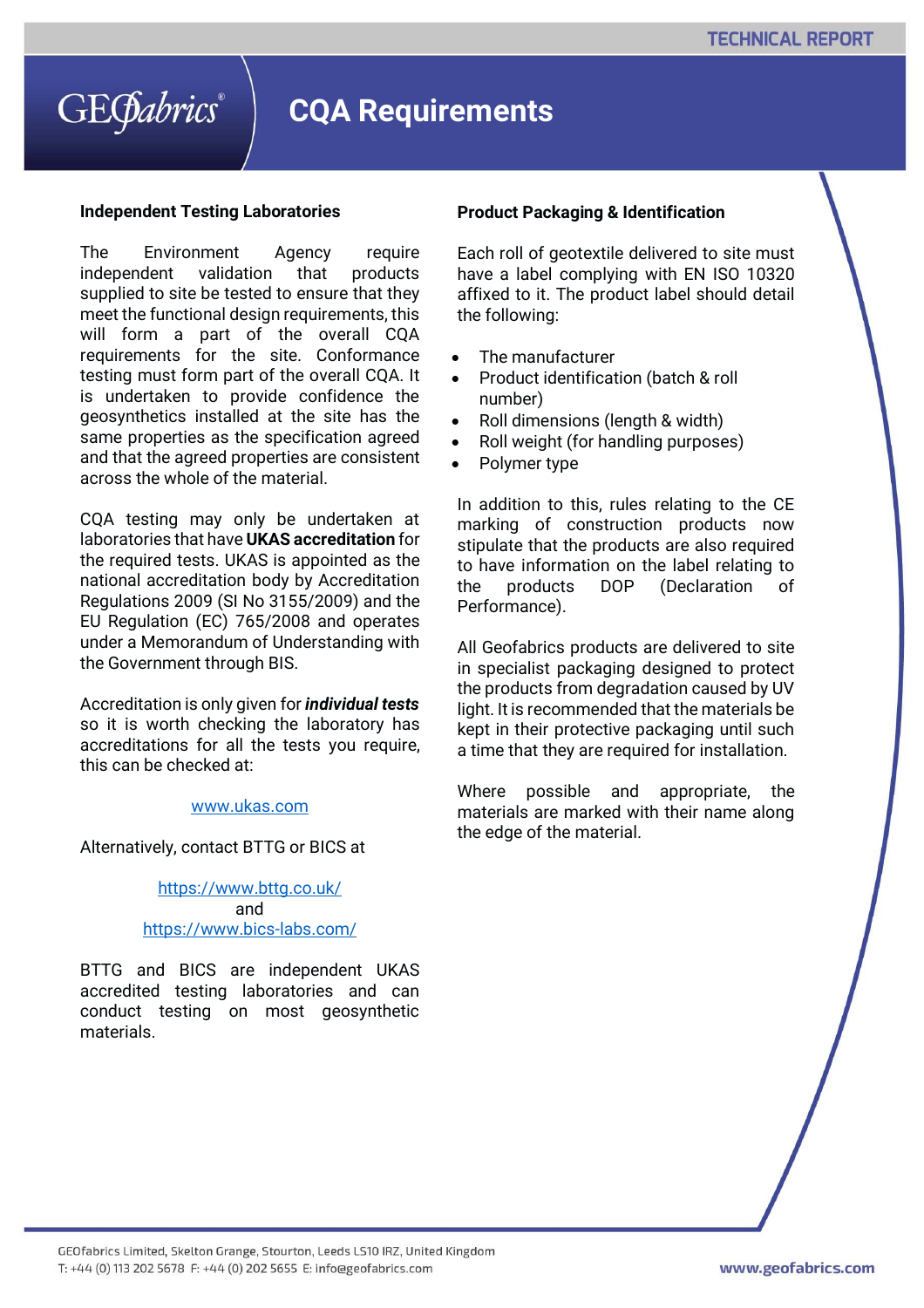### **CQA Requirements**

#### **Conformance Testing**

Conformance testing is required to demonstrate that the products that have been used within the design meet the specification, this forms part of the total CQA plan as is an Environment Agency Requirement. EA published guidelines dictate that the site engineer must keep detailed records containing both test reports and rejection criteria for the assessment of the product.

All manufacturers are required to provide a CE declaration of performance for all materials delivered to site. This will detail the materials specification criteria and subsequent manufacturing tolerances.

In order to ensure that the product is being tested against properties that are of significance to the design it is important to consider the product specification against the function. For example, geotextiles for filtration will have a very different set of performance criteria to geotextiles used for protection.

It is recommended that conformance testing be application specific, this ensures that tests conducted are relevant to use.

|                      |                 | <b>Application Function</b> |                    |
|----------------------|-----------------|-----------------------------|--------------------|
| <b>Test</b>          | <b>Standard</b> | <b>Filtration</b>           | <b>Protection</b>  |
| Tensile              | EN ISO          | Every                       | Every              |
| Strength             | 10319           | $6000m^2$                   | 6000m <sup>2</sup> |
| Tensile              | EN ISO          | Every                       | Every              |
| Elongation           | 10319           | 6000m <sup>2</sup>          | 6000m <sup>2</sup> |
| <b>CBR</b>           | EN ISO          | Every                       | Every              |
|                      | 12236           | 6000m <sup>2</sup>          | 6000m <sup>2</sup> |
| Cone Drop            | EN ISO          | Every                       | Every              |
|                      | 13433           | 6000m <sup>2</sup>          | 6000m <sup>2</sup> |
| Pore Size            | EN ISO          | Every                       | <b>Not</b>         |
|                      | 12956           | 12,000m <sup>2</sup>        | <b>Applicable</b>  |
| <b>Water Flow</b>    | EN ISO          | Every                       | Not                |
|                      | 11058           | 6000m <sup>2</sup>          | Applicable         |
| Thickness @          | EN ISO          | Not                         | Every              |
| 2kPa                 | 9863-1          | applicable                  | 2500m2             |
|                      |                 |                             | (nominal           |
|                      |                 |                             | value)             |
| <b>Tensile Tests</b> | EN ISO          | As Reguired                 |                    |
| for joints           | 10321           |                             |                    |

*Table 1: HPS recommended CQA test frequency* 

| Test              | <b>Standard</b>     | <b>Test Frequency</b>    |
|-------------------|---------------------|--------------------------|
| Tensile           | EN ISO 10319        | Every 6000m <sup>2</sup> |
| Strength          |                     |                          |
| Tensile           | EN ISO 10319        | Every $6000m^2$          |
| Elongation        |                     |                          |
| <b>CBR</b>        | <b>EN ISO 12236</b> | Every $6000m^2$          |
| Cone Drop         | EN 13433            | Every 6000m <sup>2</sup> |
|                   |                     |                          |
| <b>Water Flow</b> | EN ISO 11058        | Every $6000m^2$          |
|                   |                     |                          |
| Thickness @       | EN ISO 9863-1       | Every $2500m^2$          |
| 2kPa              |                     | (nominal value)          |
| In plane flow     | EN ISO 10321        | Every 12,000m2           |
| capacity          |                     |                          |
| @ 20 kPa i = 1    |                     |                          |
| @ 100kPa i = 1    |                     |                          |
| @ 200kPa i = 1    |                     |                          |
| Tensile Tests     | EN ISO 10321        | As Reguired              |
| for joints        |                     |                          |

*Table 2: GPT recommended CQA test frequency*

It should be noted that manufacturing data sheets will always be subject to tolerances, it is therefore important that a designer fully understands these to ensure that they are not below design acceptable values. The suggested frequencies are for initial guidance only, these are index tests only and will not indicate site performance. A designer should consider the requirements of the site when reviewing conformance requirements.

#### **Sampling**

For sampling, EN ISO 9862 should be applied, samples should be taken not less than 5m from the end of the roll in machine direction and over the full width of the roll in the cross machine direction.

The location of each sample should be described exactly. Each sample should be marked clearly with:

- The manufacturers name,
- Product identification
- Roll/batch number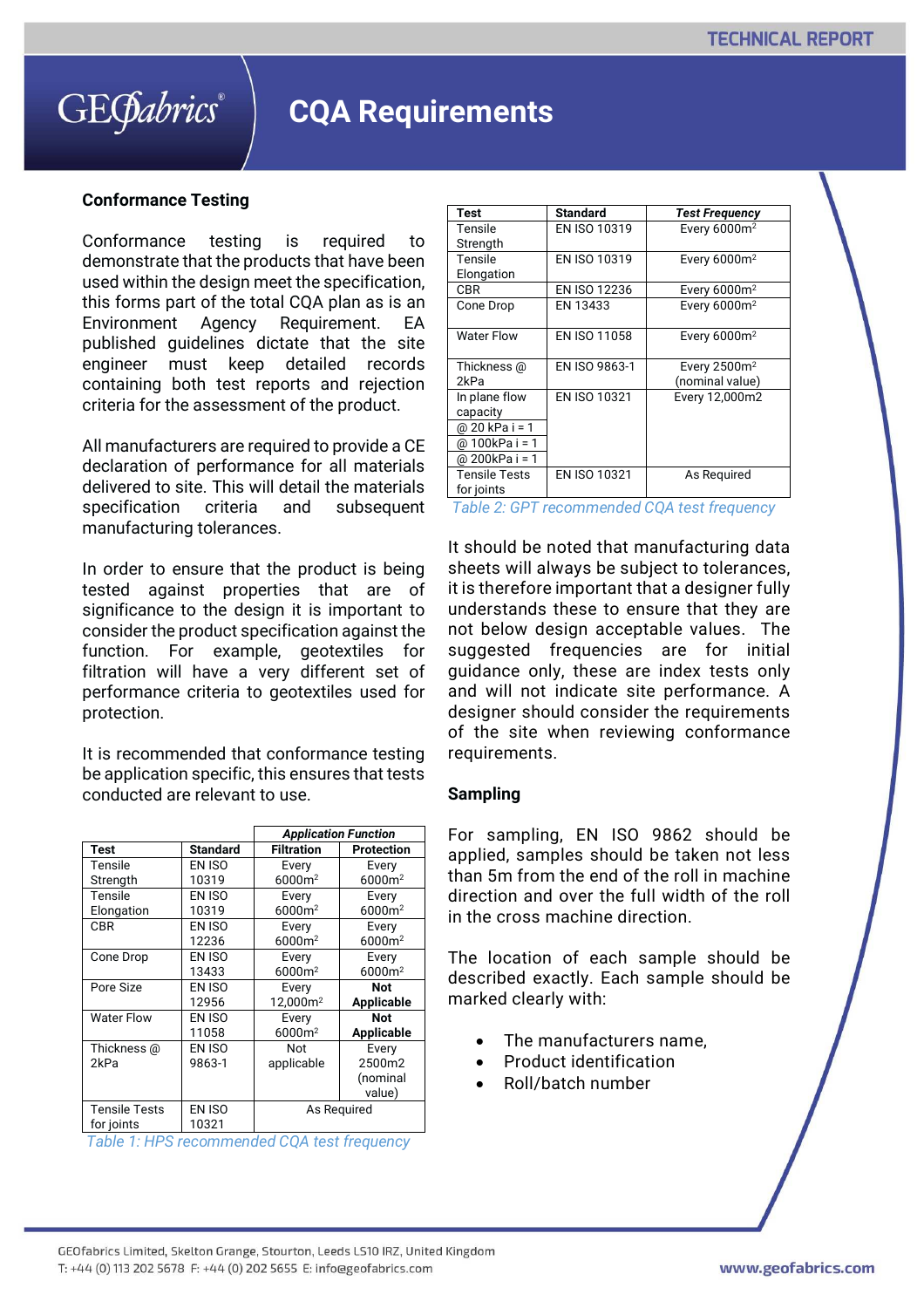

### **CQA Requirements**

#### **Evaluation of Conformity**

It should be noted that the data sheets supplied by Geofabrics and by most manufacturers supply data based on manufacturing means, all of which would normally include a tolerance value. This is important and should be considered at a design stage.

The tolerances for products can be found on the CE DoP, these are based on 95% Confidence Limits as per the relevant EN standards. On this basis there are two principal methods that can be used for the evaluation of conformity to a given specification (as per LFE7).

- 1. **Evaluation of conformity by simplified procedure**. A delivery lot is considered to fail if one or more of the samples tested do not meet one or more of the declared values on the CE declaration or relevant applications properties. The supplier may choose to replace the rejected lot or to carry out further testing (in accordance with 6.2.3) on new samples from the product delivered to the site. The results obtained on the previously tested samples should be included in the evaluation
- 2. **Evaluation of conformity by statistical procedure.** This evaluation may be used if there are five or more samples taken from the site. The lot is accepted when:

- All the values measured are within the design specification

or

- If one or more of the values measured are outside the design specification then perform the following calculation:

 $(X - 1.645 \cdot s) \geq$  Qmin5% (lower limiting 5%-Quantile in case of minimum value)

#### and/or

 $(X - 1.645 *s) \leq Qmax5\%$  (upper limiting 5%-Quantile in case of maximum value)

#### Where:

**X** = mean value of the test results of the samples

**S** = standard deviation of the test results of the samples

**Qmin5%** = lower limiting quantile = lower specification value (in this case 5% nonconforming)

**Qmax5%** = upper limiting quantile = upper specification value (in this case 5% nonconforming)

#### **Data available from the manufacturer:**

It should be noted that some tests are not suitable for the evaluation of conformance, this may be due to limitations in time or because of the construction of the material. For example, most tests relating to the durability of a polymer take considerable time and expenditure. Therefore, under EA guidance such information can be obtained directly from the manufacturer where appropriate. Geofabrics can provide guidance on this where required, alternatively seek advice from the testing laboratory.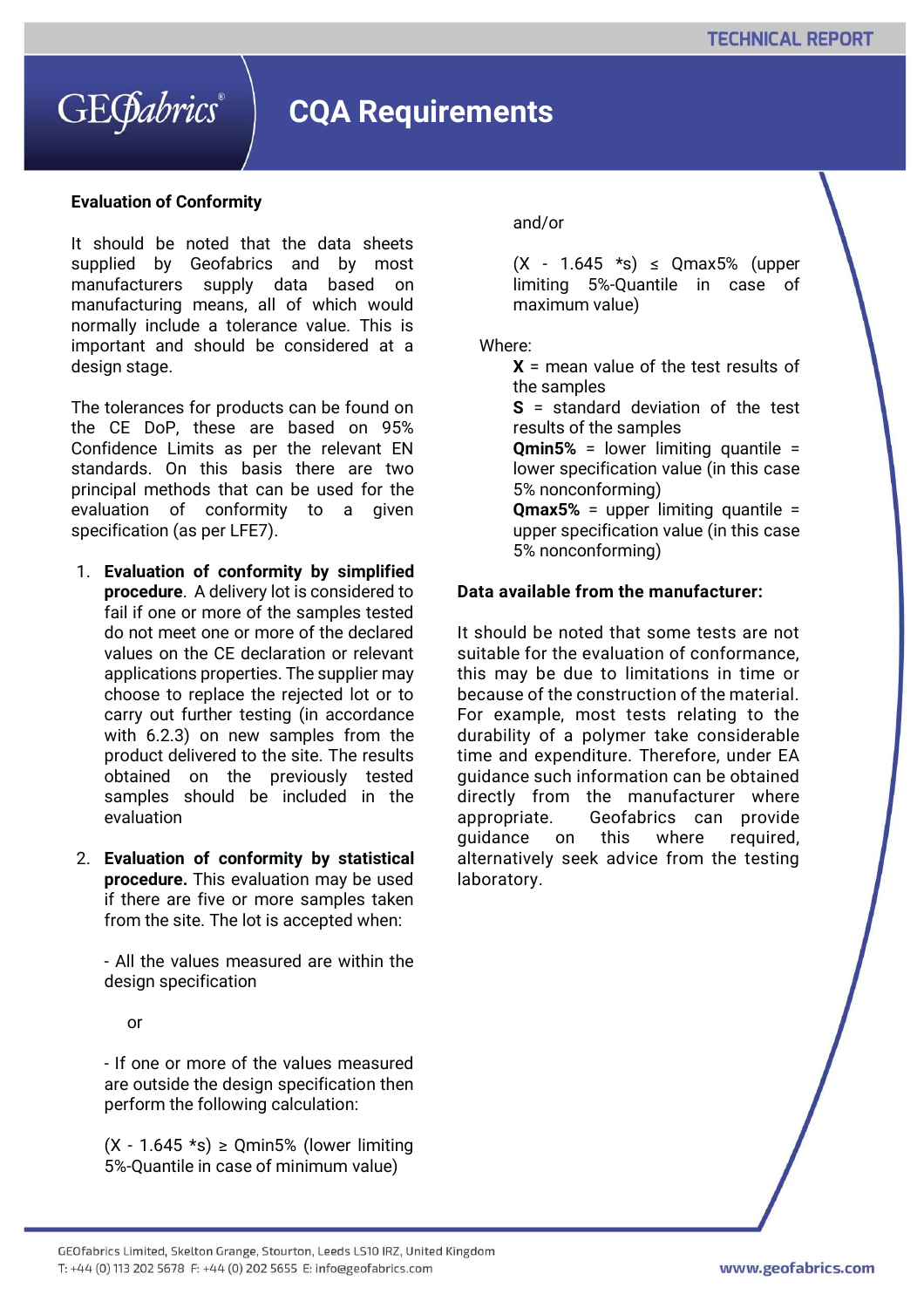### **CQA Requirements**

#### **Manufacturer's quality control**

The level of quality control within the manufacture of a geosynthetics is important in ensuring that a material meets it reported specification. The Environment Agency require that the CQA plan for any given site provide confidence that the materials incorporated within the works are manufactured to a quality in accordance with the design requirements. All materials are manufactured in an ISO 9001 environment and quality assured to relevant BS EN ISO standards. The Company's laboratories are UKAS accredited (UKAS is the premier laboratory accreditation service in the UK and requires extremely high standards for test accuracy and repeatability). The laboratories also provide assistance to engineers wishing to identify the geosynthetic best suited to a project and can undertake performance tests (such as the cylinder test) tailor-made to the customers' requirements.

#### *Measuring Properties:*

Index tests enable a direct comparison to be made between different geotextiles. They are also used for quality control during manufacturing. Most UK specifications either reference a product or set a performance specification based on three or four tests with required values. Tensile strength, pore size, water flow, CBR puncture resistance and cone drop perforation are the most common properties to be listed in a specification. Mass per unit area is also frequently specified though this is not necessary, as it is not a performance characteristic.

Direct comparison of published data is possible when the same test methods are used which in the UK should be EN standards. Any supplier of geotextiles to a UK contract is required to submit the measured properties of their materials to the latest published European Standards. Engineers should not accept data from individual member countries or nonmember countries.

For instance, the USA publish data from different non-comparable tests (ASTM standards), often in non SI units. Wherever an ISO test standard has been published the USA, European and all other countries belonging to the International Standards Organisation have agreed the test standard internationally using SI units (e.g. kN and m - not lbs and ft).

As one of the European countries, engineers in the UK are required to specify geotextile test methods as published by the Comité Européen de Normalisation (CEN). These test standards are published and ratified by the British Standards Institute (BSI) and given a BS designation. Many of these standards were originally part of BS6906 which have now been adopted at European level with EN designations. Some test standards have international recognition and are ratified by the International Standards Organisation (ISO).

#### *Quality Control Production Testing*

The required internal quality control procedures are as follows:

| <b>Test</b> | <b>Method</b>       | <b>Frequency</b>   |
|-------------|---------------------|--------------------|
| <b>CBR</b>  | EN ISO 12236        | 6000m <sup>2</sup> |
| Tensile     | EN ISO 10319        | $6000m^2$          |
| Strength    |                     |                    |
| Tensile     | <b>EN ISO 10319</b> | $6000m^2$          |
| Elongation  |                     |                    |
| Cone Drop   | <b>EN ISO 13433</b> | 6000m <sup>2</sup> |
| Thickness   | EN ISO 9863-1       | $6000m^2$          |

Product specific tests are conducted in accordance with this and are application dependant.